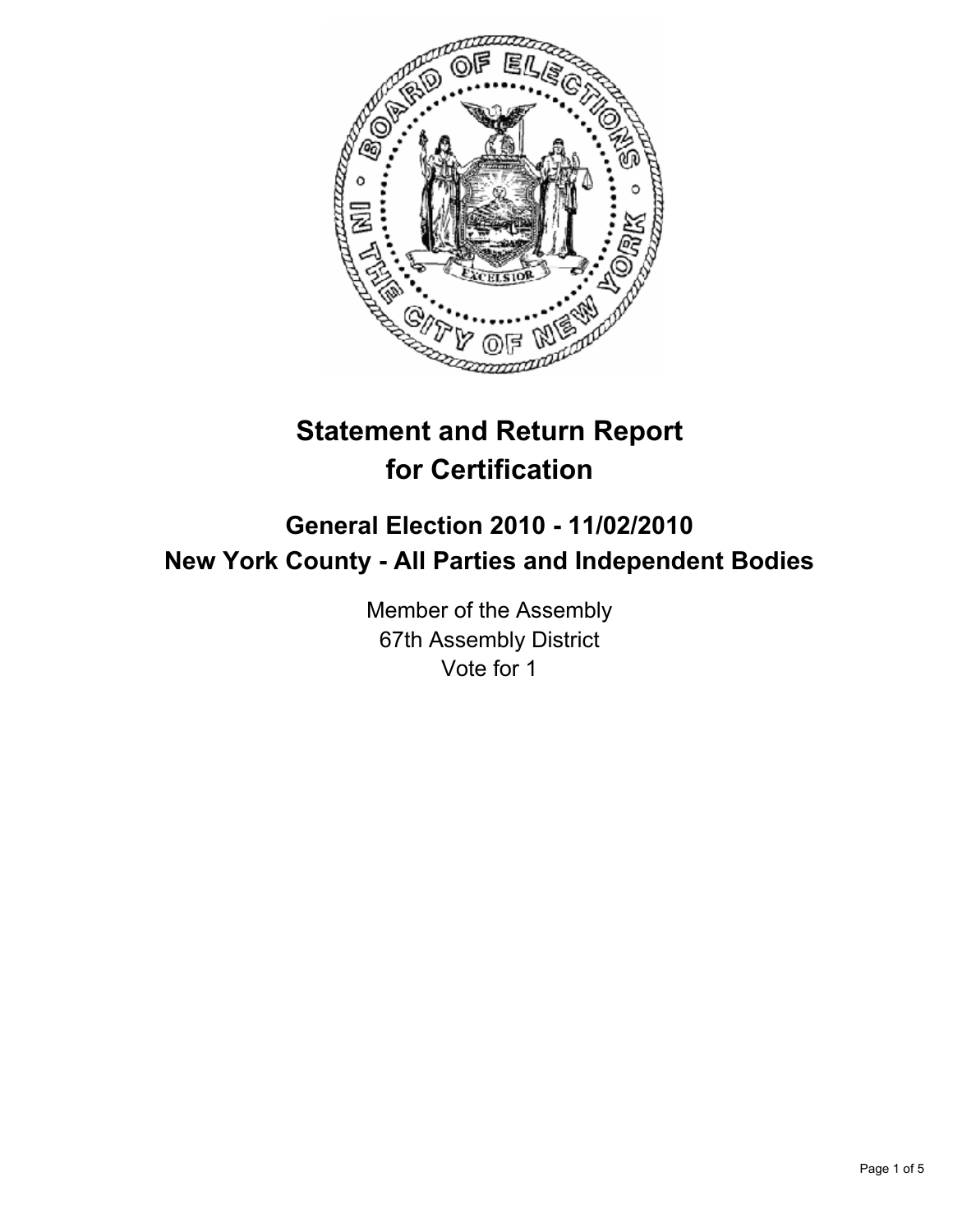

## **Assembly District 67**

| <b>PUBLIC COUNTER</b>                | 37,785         |
|--------------------------------------|----------------|
| <b>EMERGENCY</b>                     | 36             |
| ABSENTEE/MILITARY                    | 1,192          |
| <b>AFFIDAVIT</b>                     | 1,011          |
| <b>Total Ballots</b>                 | 40,649         |
| LINDA B ROSENTHAL (DEMOCRATIC)       | 28,712         |
| LINDA B ROSENTHAL (WORKING FAMILIES) | 3,571          |
| <b>ABSTAIN (WRITE-IN)</b>            | 1              |
| AGUE (WRITE-IN)                      | 2              |
| ALFRED NEUMAN (WRITE-IN)             | 1              |
| ANDREW NAPOLITANO (WRITE-IN)         | 1              |
| ANYBODY BUT (WRITE-IN)               | 1              |
| ANYBODY BUT CANDIDATE (WRITE-IN)     | 1              |
| ANYBODY ELSE (WRITE-IN)              | 1              |
| ANYONE ELSE (WRITE-IN)               | 5              |
| <b>BOB DOE (WRITE-IN)</b>            | 1              |
| <b>BUGS BUNNY (WRITE-IN)</b>         | 1              |
| CAROLYN PERLMUTH (WRITE-IN)          | 1              |
| CATHY STEWART (WRITE-IN)             | 1              |
| CRAIG CEPLER (WRITE-IN)              | 1              |
| CURTIS ARLUCK (WRITE-IN)             | 1              |
| DAN SANDERRE (WRITE-IN)              | 1              |
| DANIEL O'DONNELL (WRITE-IN)          | 1              |
| DAVID GERARD BRUDER (WRITE-IN)       | 1              |
| DEE SCOTT (WRITE-IN)                 | 1              |
| FRANCISO SOPIES (WRITE-IN)           | 1              |
| GEORGE W. BUSH (WRITE-IN)            | 1              |
| HANS FLESS (WRITE-IN)                | 1              |
| HERB LUNDQUISHT (WRITE-IN)           | 1              |
| JACK COLE (WRITE-IN)                 | 1              |
| JASON FRIEDMAN (WRITE-IN)            | 1              |
| JAY NORLINGER (WRITE-IN)             | 1              |
| JIM MCMANUS (WRITE-IN)               | $\mathbf{1}$   |
| JOHN DOE (WRITE-IN)                  | 2              |
| JOHN G LUI (WRITE-IN)                | 1              |
| KYLE WOLKERS (WRITE-IN)              | 1              |
| LAURA JERVIS (WRITE-IN)              | $\mathbf{1}$   |
| LAVON CHAMBERS (WRITE-IN)            | 1              |
| LEN DANIELS (WRITE-IN)               | $\mathbf{1}$   |
| M. CHARL (WRITE-IN)                  | 1              |
| MARK GOLDSTEIN (WRITE-IN)            | 1              |
| MAURICIS GONZALEZ (WRITE-IN)         | 1              |
| MELORIA SOCHET (WRITE-IN)            | $\overline{c}$ |
| MICHAEL GORDAN (WRITE-IN)            | 1              |
| MICHELCE OBAMA (WRITE-IN)            | $\mathbf{1}$   |
| MITT ROMNI (WRITE-IN)                | 1              |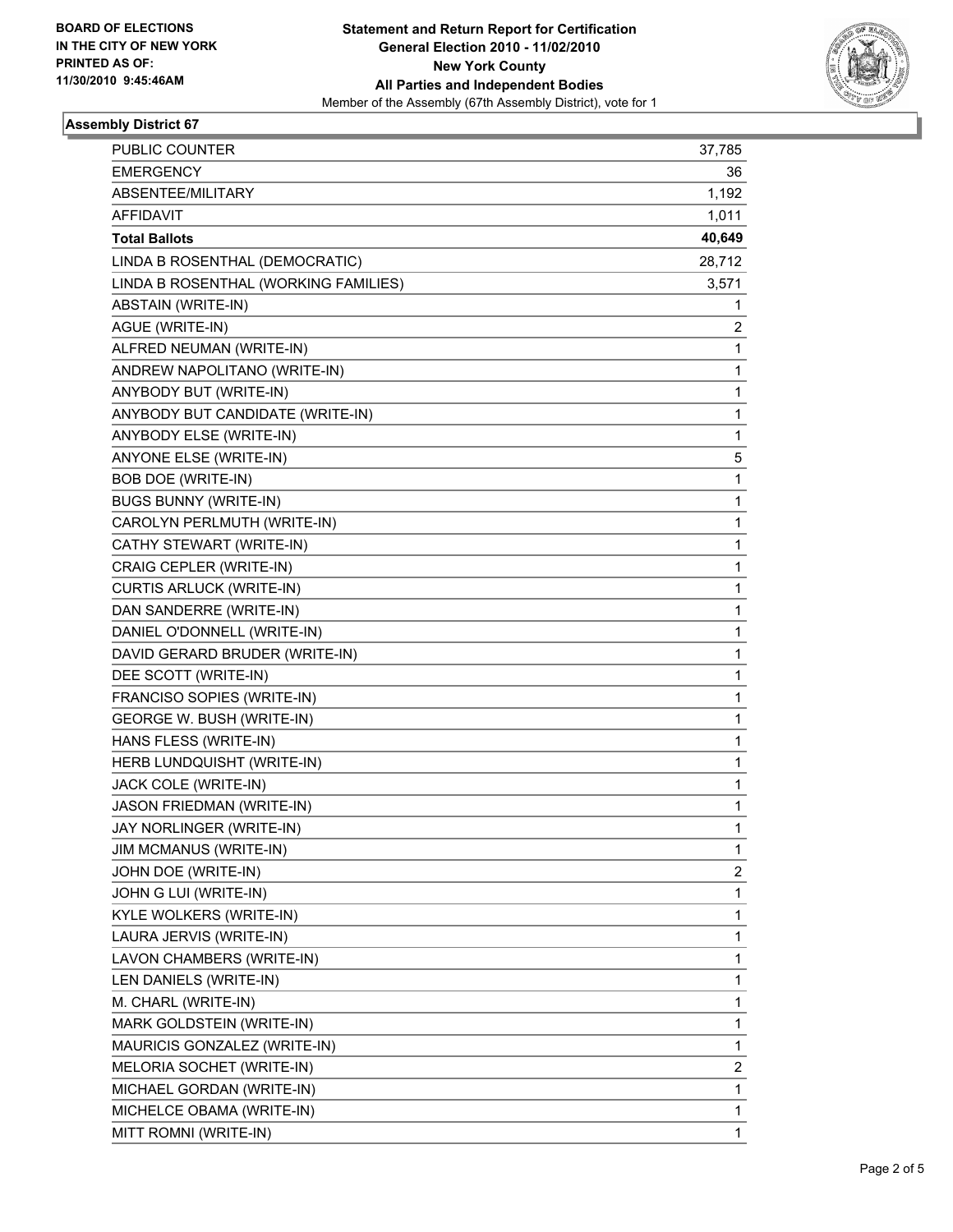

## **Assembly District 67**

| NO NAME (WRITE-IN)              | 10           |
|---------------------------------|--------------|
| NOT HER (WRITE-IN)              | 1            |
| PAUL PASSANTINO (WRITE-IN)      | 1            |
| PETER MILLIGAN (WRITE-IN)       | 1            |
| RAMON JIMENEZ (WRITE-IN)        | $\mathbf{1}$ |
| REGINA LAPELLA (WRITE-IN)       | 1            |
| REMI SAUNDERS (WRITE-IN)        |              |
| SAMMY SIMON (WRITE-IN)          |              |
| SCOTT MICHAEL SINGER (WRITE-IN) | 1            |
| SCOTT STRINGER (WRITE-IN)       | 1            |
| SETH GREENKY (WRITE-IN)         | 1            |
| STEPHEN HOLDEN (WRITE-IN)       | 1            |
| STEVE M WARSHAWSKY (WRITE-IN)   | 1            |
| SUSAN KANE (WRITE-IN)           | 1            |
| THOMAS DULA (WRITE-IN)          | 1            |
| VOID (WRITE-IN)                 | 1            |
| <b>Total Votes</b>              | 32,354       |
| Unrecorded                      | 8,295        |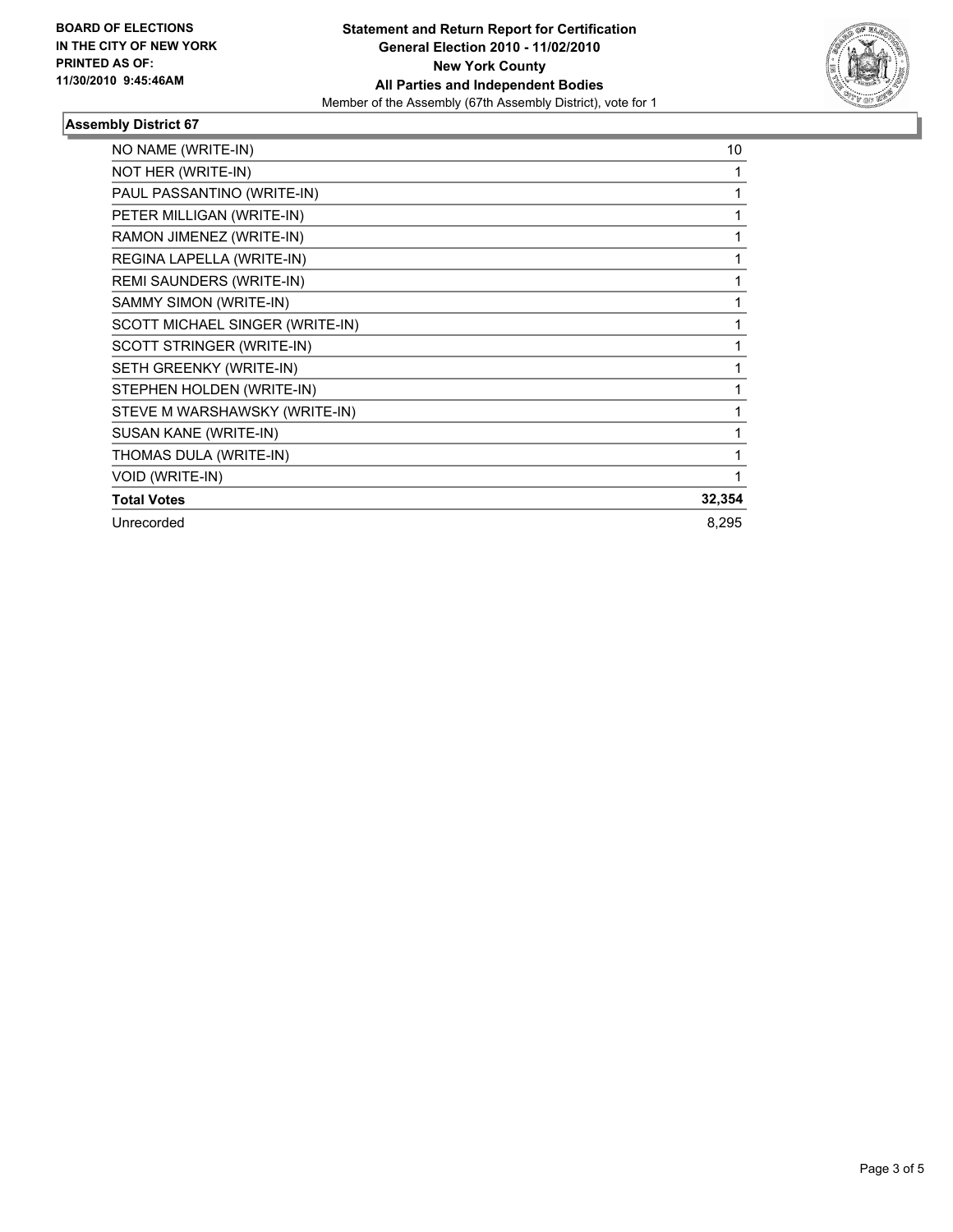

#### **Total for Member of the Assembly (67th Assembly District) - New York County**

| PUBLIC COUNTER                       | 37,785       |
|--------------------------------------|--------------|
| <b>EMERGENCY</b>                     | 36           |
| ABSENTEE/MILITARY                    | 1,192        |
| AFFIDAVIT                            | 1,011        |
| <b>Total Ballots</b>                 | 40,649       |
| LINDA B ROSENTHAL (DEMOCRATIC)       | 28,712       |
| LINDA B ROSENTHAL (WORKING FAMILIES) | 3,571        |
| ABSTAIN (WRITE-IN)                   | 1            |
| AGUE (WRITE-IN)                      | 2            |
| ALFRED NEUMAN (WRITE-IN)             | 1            |
| ANDREW NAPOLITANO (WRITE-IN)         | 1            |
| ANYBODY BUT (WRITE-IN)               | 1            |
| ANYBODY BUT CANDIDATE (WRITE-IN)     | 1            |
| ANYBODY ELSE (WRITE-IN)              | 1            |
| ANYONE ELSE (WRITE-IN)               | 5            |
| <b>BOB DOE (WRITE-IN)</b>            | 1            |
| <b>BUGS BUNNY (WRITE-IN)</b>         | 1            |
| CAROLYN PERLMUTH (WRITE-IN)          | 1            |
| CATHY STEWART (WRITE-IN)             | 1            |
| CRAIG CEPLER (WRITE-IN)              | 1            |
| <b>CURTIS ARLUCK (WRITE-IN)</b>      | $\mathbf{1}$ |
| DAN SANDERRE (WRITE-IN)              | 1            |
| DANIEL O'DONNELL (WRITE-IN)          | 1            |
| DAVID GERARD BRUDER (WRITE-IN)       | 1            |
| DEE SCOTT (WRITE-IN)                 | 1            |
| FRANCISO SOPIES (WRITE-IN)           | 1            |
| GEORGE W. BUSH (WRITE-IN)            | $\mathbf{1}$ |
| HANS FLESS (WRITE-IN)                | 1            |
| HERB LUNDQUISHT (WRITE-IN)           | 1            |
| JACK COLE (WRITE-IN)                 | $\mathbf{1}$ |
| JASON FRIEDMAN (WRITE-IN)            | 1            |
| JAY NORLINGER (WRITE-IN)             | 1            |
| <b>JIM MCMANUS (WRITE-IN)</b>        | 1            |
| JOHN DOE (WRITE-IN)                  | 2            |
| JOHN G LUI (WRITE-IN)                | 1            |
| KYLE WOLKERS (WRITE-IN)              | 1            |
| LAURA JERVIS (WRITE-IN)              | 1            |
| LAVON CHAMBERS (WRITE-IN)            | 1            |
| LEN DANIELS (WRITE-IN)               | 1            |
| M. CHARL (WRITE-IN)                  | 1            |
| MARK GOLDSTEIN (WRITE-IN)            | 1            |
| MAURICIS GONZALEZ (WRITE-IN)         | $\mathbf 1$  |
| MELORIA SOCHET (WRITE-IN)            | 2            |
| MICHAEL GORDAN (WRITE-IN)            | 1            |
| MICHELCE OBAMA (WRITE-IN)            | 1            |
| MITT ROMNI (WRITE-IN)                | 1            |